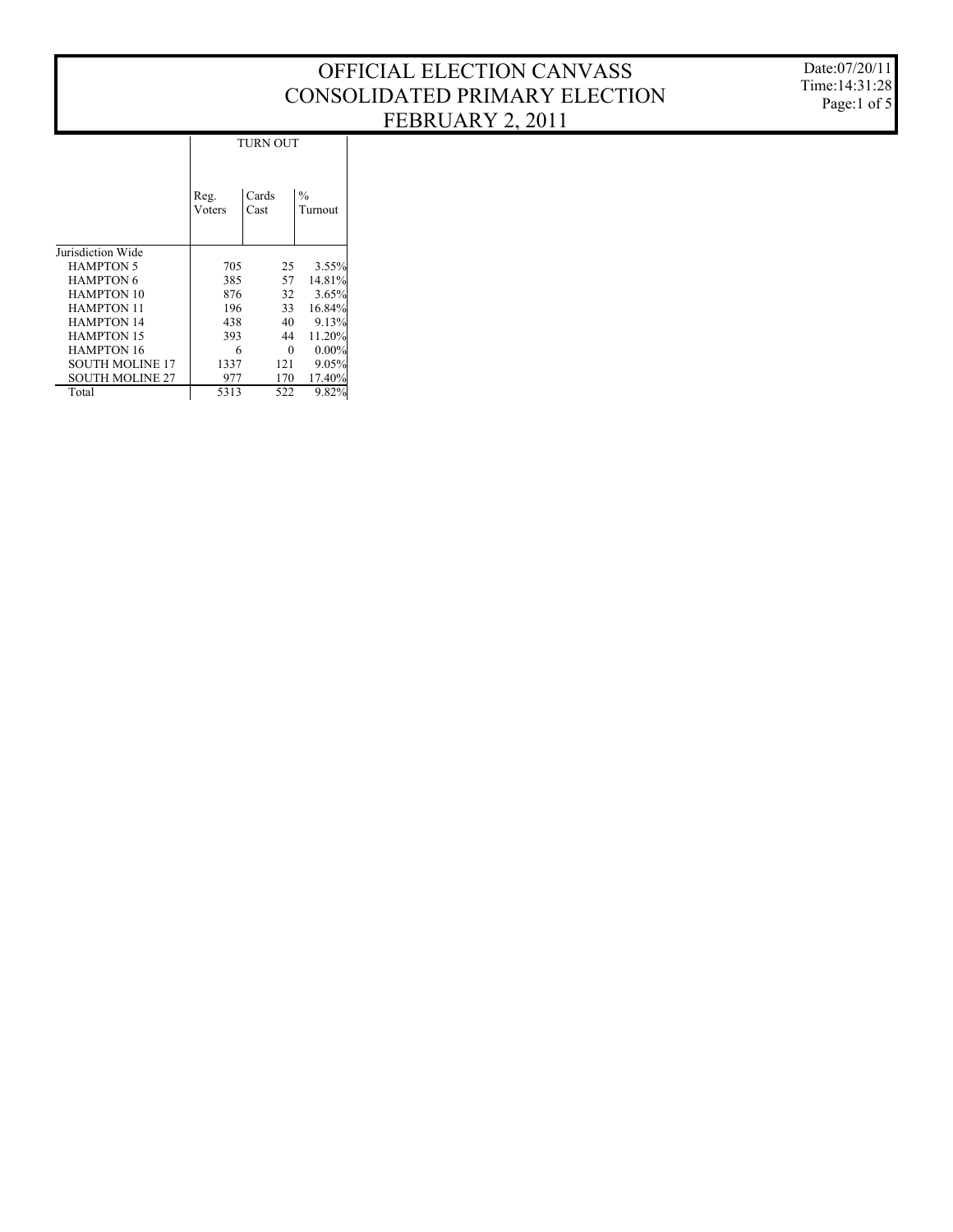Date:07/20/11 Time:14:31:28 Page:2 of 5

|                   | SILVIS WD 2 - ALDERMAN |               |                      |          |   |          |                                             |          |                              |           |                                |           |
|-------------------|------------------------|---------------|----------------------|----------|---|----------|---------------------------------------------|----------|------------------------------|-----------|--------------------------------|-----------|
|                   | Reg.<br>Voters         | Times Counted | Times Blank<br>Voted |          |   |          | Times Over Voted   Number Of Under<br>Votes |          | <b>KATHRYN</b><br>HALL (DEM) |           | <b>BARBARA J.</b><br>FOX (DEM) |           |
| Jurisdiction Wide |                        |               |                      |          |   |          |                                             |          |                              |           |                                |           |
| <b>HAMPTON 6</b>  | 385                    | 57 100.00%    |                      | 1.75%    | 0 | $0.00\%$ | 0                                           | $0.00\%$ |                              | 42 73.68% | 14                             | 24.56%    |
| <b>HAMPTON 11</b> | 196                    | 33 100.00%    | $\Omega$             | $0.00\%$ | 0 | $0.00\%$ | $\theta$                                    | $0.00\%$ |                              | 23 69.70% | 10                             | 30.30%    |
| <b>HAMPTON 14</b> | 438                    | 40 100,00%    | $\Omega$             | $0.00\%$ | 0 | $0.00\%$ | $\Omega$                                    | $0.00\%$ |                              | 27 67.50% | 13                             | 32.50%    |
| <b>HAMPTON 15</b> | 217                    | 30 100,00%    | $\Omega$             | $0.00\%$ | 0 | $0.00\%$ | $\theta$                                    | $0.00\%$ | 21                           | 70.00%    | 9                              | $30.00\%$ |
| Total             | 1236                   | 160 100.00%   |                      | 0.63%    | 0 | $0.00\%$ | $\theta$                                    | $0.00\%$ | 113                          | 70.63%    | 46                             | 28.75%    |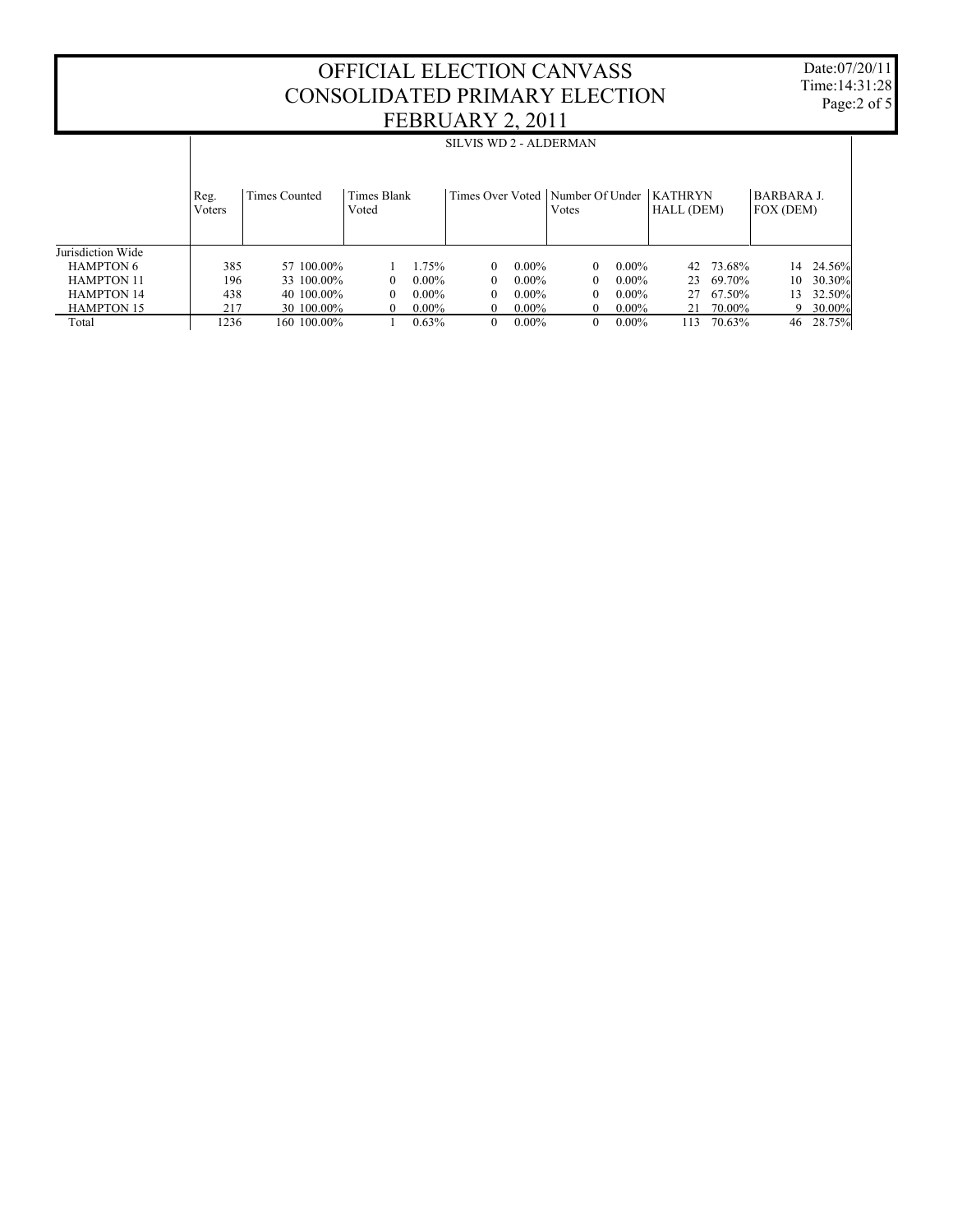Date:07/20/11 Time:14:31:28 Page:3 of 5

|                   | SILVIS WD 4 - ALDERMAN |                          |                      |                          |                                    |          |          |          |                               |                          |                                          |        |
|-------------------|------------------------|--------------------------|----------------------|--------------------------|------------------------------------|----------|----------|----------|-------------------------------|--------------------------|------------------------------------------|--------|
|                   | Reg.<br>Voters         | Times Counted            | Times Blank<br>Voted |                          | Times Over Voted   Number Of Under |          | Votes    |          | <b>CHARLES</b><br>REESE (DEM) |                          | <b>CARYN</b><br><b>UNSICKER</b><br>(DEM) |        |
| Jurisdiction Wide |                        |                          |                      |                          |                                    |          |          |          |                               |                          |                                          |        |
| <b>HAMPTON 5</b>  | 705                    | 25 100.00%               | $\Omega$             | $0.00\%$                 | $\Omega$                           | $0.00\%$ | $\theta$ | $0.00\%$ |                               | $4\quad 16.00\%$         | 21                                       | 84.00% |
| <b>HAMPTON 10</b> | 876                    | 32 100,00%               | $\Omega$             | $0.00\%$                 | 0                                  | $0.00\%$ | 0        | $0.00\%$ | 15                            | 46.88%                   | 17                                       | 53.13% |
| <b>HAMPTON 15</b> | 176                    | 14 100.00%               | $\Omega$             | $0.00\%$                 | 0                                  | $0.00\%$ | $\theta$ | $0.00\%$ |                               | 50.00%                   |                                          | 50.00% |
| <b>HAMPTON 16</b> | h                      | $\overline{\phantom{a}}$ |                      | $\overline{\phantom{a}}$ |                                    |          | $\theta$ | -        | $\Omega$                      | $\overline{\phantom{a}}$ |                                          |        |
| Total             | 1763                   | 71 100,00%               | 0                    | $0.00\%$                 | $\theta$                           | $0.00\%$ | $\theta$ | $0.00\%$ | 26                            | 36.62%                   | 45                                       | 63.38% |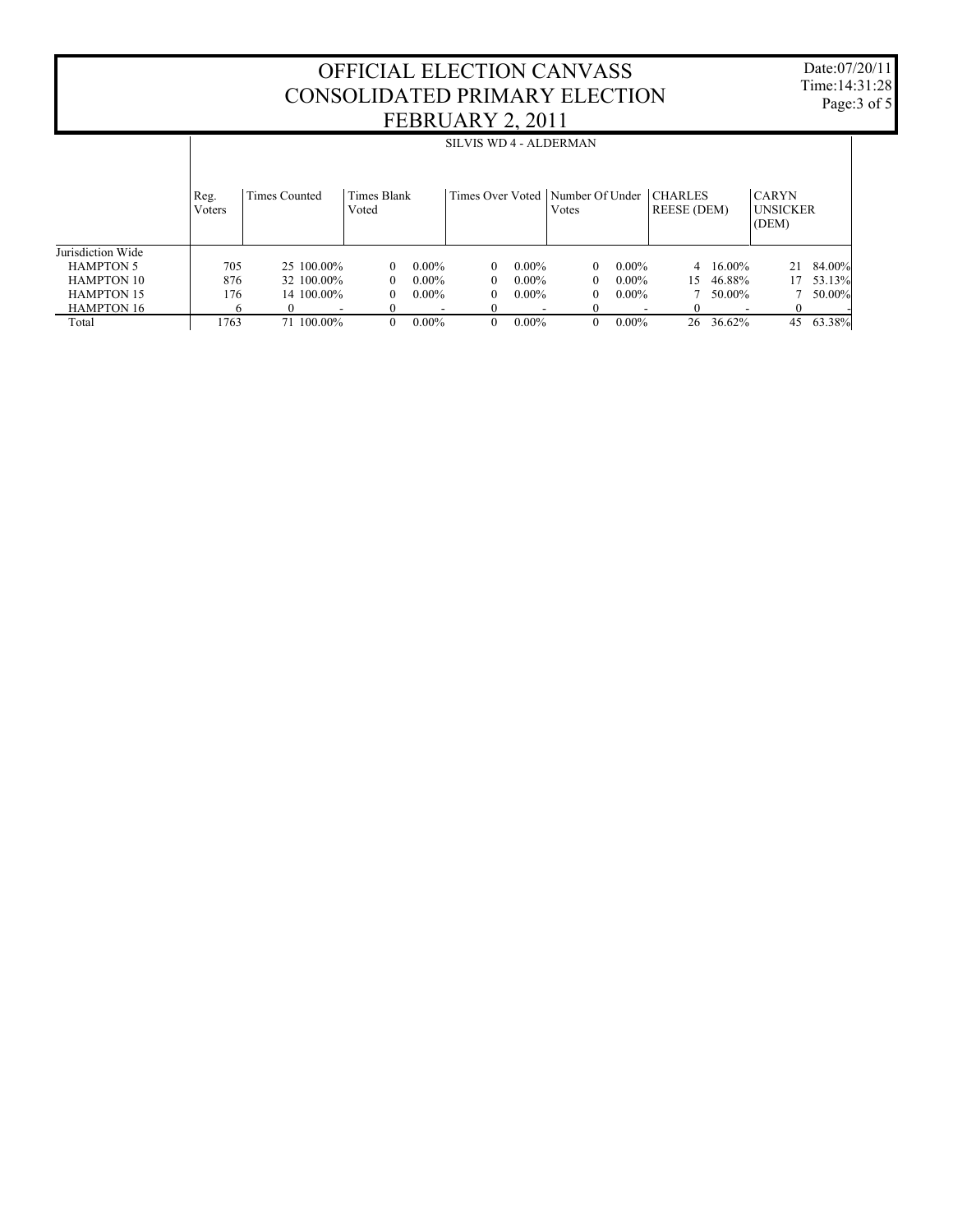|                        | <b>EM WD 2 - ALDERMAN</b> |               |                      |          |          |          |                                                            |          |       |           |                                  |        |
|------------------------|---------------------------|---------------|----------------------|----------|----------|----------|------------------------------------------------------------|----------|-------|-----------|----------------------------------|--------|
|                        | Reg.<br>Voters            | Times Counted | Times Blank<br>Voted |          |          |          | Times Over Voted   Number Of Under   LUIS PUENTES<br>Votes |          | (DEM) |           | GARY<br><b>ALMBLADE</b><br>(DEM) |        |
| Jurisdiction Wide      |                           |               |                      |          |          |          |                                                            |          |       |           |                                  |        |
| <b>SOUTH MOLINE 17</b> | 1337                      | 121 100.00%   | $\Omega$             | $0.00\%$ | $\Omega$ | $0.00\%$ | 0                                                          | $0.00\%$ |       | 25 20.66% | 96                               | 79.34% |
| <b>SOUTH MOLINE 27</b> | 977                       | 170 100,00%   | $\theta$             | $0.00\%$ |          | $0.00\%$ | $\overline{0}$                                             | $0.00\%$ | 71    | 41.76%    | 99                               | 58.24% |
| Total                  | 2314                      | 291 100.00%   | $\Omega$             | $0.00\%$ | 0        | $0.00\%$ | $\overline{0}$                                             | $0.00\%$ |       | 96 32.99% | 195                              | 67.01% |